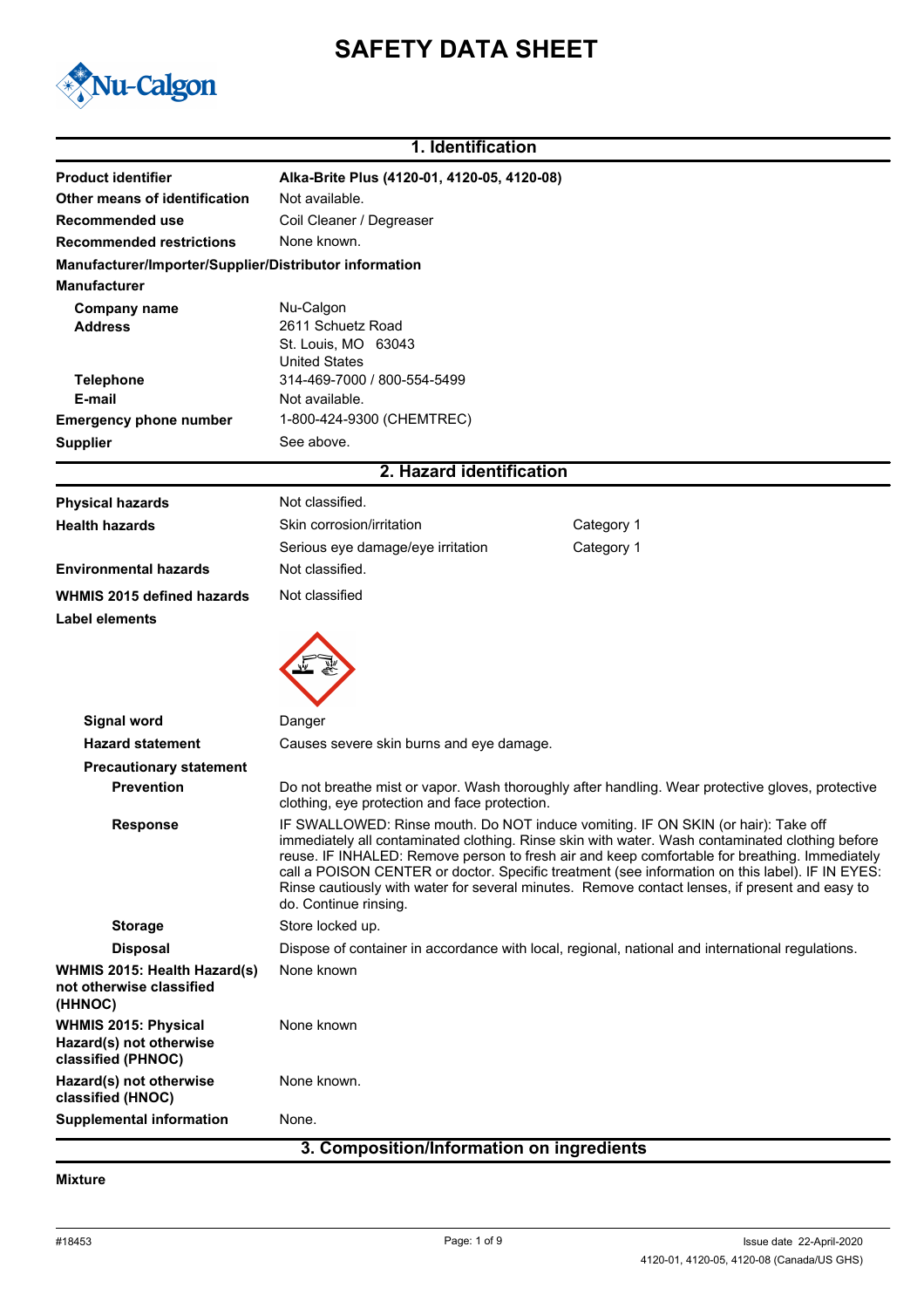| <b>Chemical name</b>                                                             | <b>Common name and synonyms</b>                                                                                                                                                                                                                                                                                                                                                                                                                                      | <b>CAS number</b> | %          |  |
|----------------------------------------------------------------------------------|----------------------------------------------------------------------------------------------------------------------------------------------------------------------------------------------------------------------------------------------------------------------------------------------------------------------------------------------------------------------------------------------------------------------------------------------------------------------|-------------------|------------|--|
| Sodium hydroxide                                                                 |                                                                                                                                                                                                                                                                                                                                                                                                                                                                      | 1310-73-2         | $10 - 30*$ |  |
| <b>Composition comments</b>                                                      | All concentrations are in percent by weight unless ingredient is a gas. Gas concentrations are in percent by volume.<br>*CANADA GHS: The exact percentage (concentration) of composition has been withheld as a<br>trade secret.<br>US GHS: The exact percentage (concentration) of composition has been withheld as a trade<br>secret in accordance with paragraph (i) of §1910.1200.                                                                               |                   |            |  |
|                                                                                  | 4. First-aid measures                                                                                                                                                                                                                                                                                                                                                                                                                                                |                   |            |  |
| <b>Inhalation</b>                                                                | IF INHALED: Remove person to fresh air and keep comfortable for breathing. Immediately call a<br>POISON CENTER or doctor.                                                                                                                                                                                                                                                                                                                                            |                   |            |  |
| <b>Skin contact</b>                                                              | IF ON SKIN (or hair): Take off immediately all contaminated clothing. Rinse skin with water.<br>Immediately call a POISON CENTER or doctor. Specific treatment (see information on this label).<br>Wash contaminated clothing before reuse.                                                                                                                                                                                                                          |                   |            |  |
| Eye contact                                                                      | IF IN EYES: Rinse cautiously with water for several minutes. Remove contact lenses, if present<br>and easy to do. Continue rinsing. Immediately call a POISON CENTER or doctor.                                                                                                                                                                                                                                                                                      |                   |            |  |
| Ingestion                                                                        | IF SWALLOWED: Rinse mouth. Do NOT induce vomiting. Immediately call a POISON CENTER or<br>doctor.                                                                                                                                                                                                                                                                                                                                                                    |                   |            |  |
| <b>Most important</b><br>symptoms/effects, acute and<br>delayed                  | Burning pain and severe corrosive skin damage. Causes serious eye damage. Symptoms may<br>include stinging, tearing, redness, swelling, and blurred vision. Permanent eye damage including<br>blindness could result.                                                                                                                                                                                                                                                |                   |            |  |
| Indication of immediate<br>medical attention and special<br>treatment needed     | Provide general supportive measures and treat symptomatically.                                                                                                                                                                                                                                                                                                                                                                                                       |                   |            |  |
| <b>General information</b>                                                       | If you feel unwell, seek medical advice (show the label where possible). Ensure that medical<br>personnel are aware of the material(s) involved and take precautions to protect themselves. Show<br>this safety data sheet to the doctor in attendance. Avoid contact with eyes and skin. Wear rubber<br>gloves and chemical splash goggles. Keep out of reach of children.                                                                                          |                   |            |  |
|                                                                                  | 5. Fire-fighting measures                                                                                                                                                                                                                                                                                                                                                                                                                                            |                   |            |  |
| Suitable extinguishing media                                                     | Foam. Carbon dioxide. Dry chemical.                                                                                                                                                                                                                                                                                                                                                                                                                                  |                   |            |  |
| Unsuitable extinguishing<br>media                                                | Do not use water jet as an extinguisher, as this will spread the fire.                                                                                                                                                                                                                                                                                                                                                                                               |                   |            |  |
| Specific hazards arising from<br>the chemical                                    | Firefighters should wear a self-contained breathing apparatus.                                                                                                                                                                                                                                                                                                                                                                                                       |                   |            |  |
| Special protective equipment<br>and precautions for firefighters                 | Firefighters should wear full protective clothing including self-contained breathing apparatus.                                                                                                                                                                                                                                                                                                                                                                      |                   |            |  |
| <b>Fire-fighting</b><br>equipment/instructions                                   | Move containers from fire area if you can do so without risk.                                                                                                                                                                                                                                                                                                                                                                                                        |                   |            |  |
| <b>Specific methods</b>                                                          | Use standard firefighting procedures and consider the hazards of other involved materials.                                                                                                                                                                                                                                                                                                                                                                           |                   |            |  |
| <b>Hazardous combustion</b><br>products                                          | May include and are not limited to: Oxides of carbon.                                                                                                                                                                                                                                                                                                                                                                                                                |                   |            |  |
| 6. Accidental release measures                                                   |                                                                                                                                                                                                                                                                                                                                                                                                                                                                      |                   |            |  |
| <b>Personal precautions,</b><br>protective equipment and<br>emergency procedures | Keep unnecessary personnel away. Keep people away from and upwind of spill/leak. Wear<br>appropriate protective equipment and clothing during clean-up. Do not breathe mist or vapor. Do<br>not touch damaged containers or spilled material unless wearing appropriate protective clothing.<br>Ensure adequate ventilation. Local authorities should be advised if significant spillages cannot be<br>contained. For personal protection, see section 8 of the SDS. |                   |            |  |
| <b>Methods and materials for</b><br>containment and cleaning up                  | Stop leak if you can do so without risk. Prevent entry into waterways, sewer, basements or<br>confined areas.                                                                                                                                                                                                                                                                                                                                                        |                   |            |  |
|                                                                                  | Large Spills: Dike the spilled material, where this is possible. Cover with plastic sheet to prevent<br>spreading. Absorb spillage to prevent material damage. Use a non-combustible material like<br>vermiculite, sand or earth to soak up the product and place into a container for later disposal.<br>Following product recovery, flush area with water.                                                                                                         |                   |            |  |
|                                                                                  | Small Spills: Wipe up with absorbent material (e.g. cloth, fleece). Clean surface thoroughly to<br>remove residual contamination.                                                                                                                                                                                                                                                                                                                                    |                   |            |  |
| <b>Environmental precautions</b>                                                 | Never return spills to original containers for re-use. For waste disposal, see section 13 of the SDS.<br>Avoid discharge into drains, water courses or onto the ground. Do not discharge into lakes,<br>streams, ponds or public waters.                                                                                                                                                                                                                             |                   |            |  |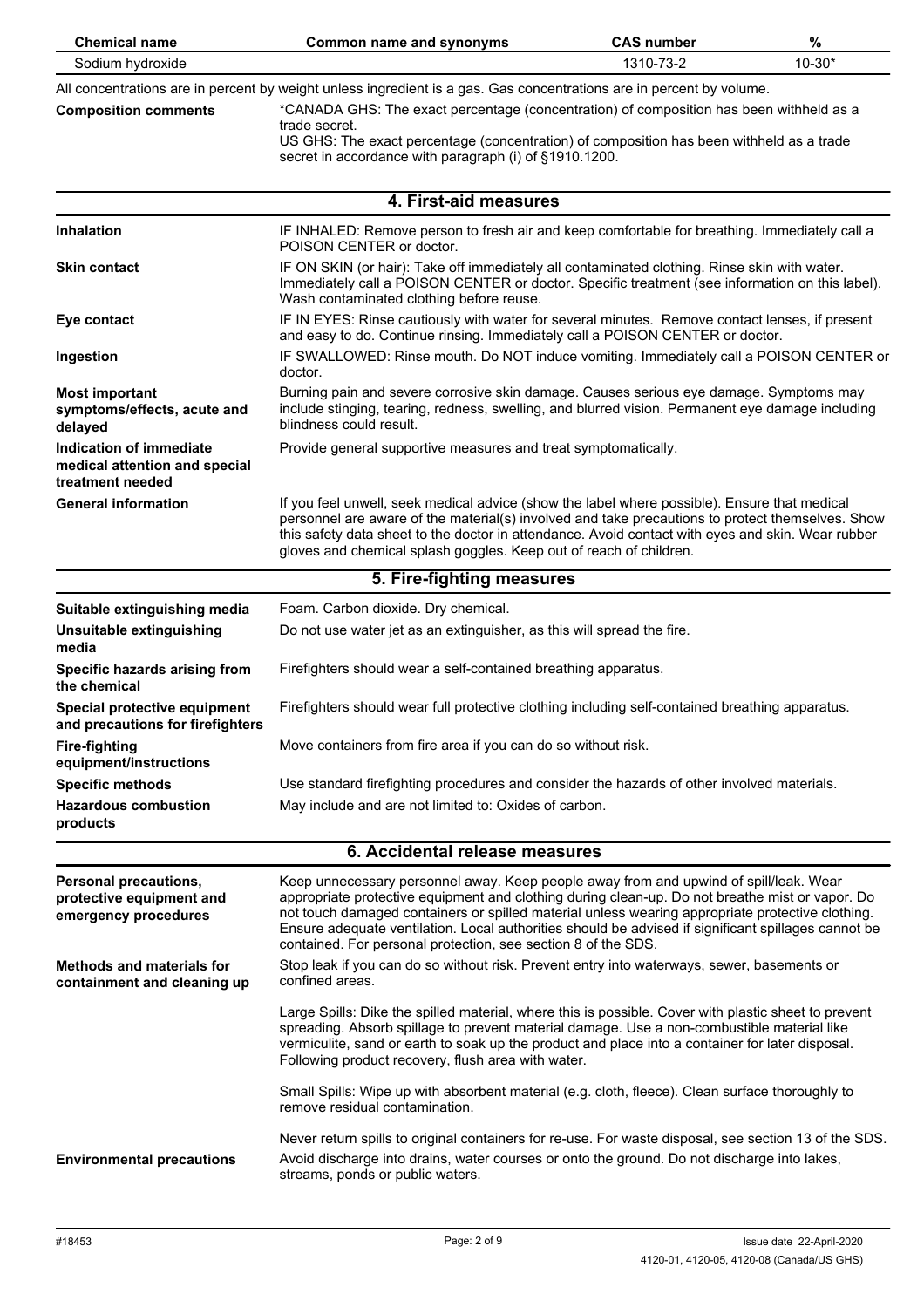|                                                                                                                                           |                                                                                                                                                                         | 7. Handling and storage                                                                                                                                                                                                                                                                                                                                                                                                                                                                                                                                                                                         |
|-------------------------------------------------------------------------------------------------------------------------------------------|-------------------------------------------------------------------------------------------------------------------------------------------------------------------------|-----------------------------------------------------------------------------------------------------------------------------------------------------------------------------------------------------------------------------------------------------------------------------------------------------------------------------------------------------------------------------------------------------------------------------------------------------------------------------------------------------------------------------------------------------------------------------------------------------------------|
| <b>Precautions for safe handling</b><br>Conditions for safe storage,<br>including any incompatibilities                                   | container tightly closed. When using do not eat or drink.<br>children.                                                                                                  | Use only with adequate ventilation. Do not breathe mist or vapor. Do not get in eyes, on skin, or on<br>clothing. Avoid prolonged exposure. Wear appropriate personal protective equipment. Wash<br>thoroughly after handling. Use good industrial hygiene practices in handling this material. Keep<br>Store locked up. Store in a cool, dry place out of direct sunlight. Store in a corrosion resistant<br>container with a resistant inner liner. Store in a closed container away from incompatible materials.<br>Store away from incompatible materials (see Section 10 of the SDS). Keep out of reach of |
|                                                                                                                                           |                                                                                                                                                                         | 8. Exposure controls/Personal protection                                                                                                                                                                                                                                                                                                                                                                                                                                                                                                                                                                        |
|                                                                                                                                           |                                                                                                                                                                         |                                                                                                                                                                                                                                                                                                                                                                                                                                                                                                                                                                                                                 |
| <b>Occupational exposure limits</b><br>Canada. Alberta OELs (Occupational Health & Safety Code, Schedule 1, Table 2)<br><b>Components</b> | <b>Type</b>                                                                                                                                                             | Value                                                                                                                                                                                                                                                                                                                                                                                                                                                                                                                                                                                                           |
| Sodium hydroxide (CAS<br>1310-73-2)                                                                                                       | Ceiling                                                                                                                                                                 | $2$ mg/m $3$                                                                                                                                                                                                                                                                                                                                                                                                                                                                                                                                                                                                    |
| Safety Regulation 296/97, as amended)                                                                                                     |                                                                                                                                                                         | Canada. British Columbia OELs. (Occupational Exposure Limits for Chemical Substances, Occupational Health and                                                                                                                                                                                                                                                                                                                                                                                                                                                                                                   |
| <b>Components</b>                                                                                                                         | <b>Type</b>                                                                                                                                                             | <b>Value</b>                                                                                                                                                                                                                                                                                                                                                                                                                                                                                                                                                                                                    |
| Sodium hydroxide (CAS<br>$1310 - 73 - 2$                                                                                                  | Ceiling                                                                                                                                                                 | $2$ mg/m $3$                                                                                                                                                                                                                                                                                                                                                                                                                                                                                                                                                                                                    |
| Canada. Manitoba OELs (Reg. 217/2006, The Workplace Safety And Health Act)<br><b>Components</b>                                           | <b>Type</b>                                                                                                                                                             | Value                                                                                                                                                                                                                                                                                                                                                                                                                                                                                                                                                                                                           |
| Sodium hydroxide (CAS<br>1310-73-2)                                                                                                       | Ceiling                                                                                                                                                                 | $2$ mg/m $3$                                                                                                                                                                                                                                                                                                                                                                                                                                                                                                                                                                                                    |
| Canada. Ontario OELs. (Control of Exposure to Biological or Chemical Agents)<br><b>Components</b>                                         | <b>Type</b>                                                                                                                                                             | Value                                                                                                                                                                                                                                                                                                                                                                                                                                                                                                                                                                                                           |
| Sodium hydroxide (CAS<br>1310-73-2)                                                                                                       | Ceiling                                                                                                                                                                 | $2$ mg/m $3$                                                                                                                                                                                                                                                                                                                                                                                                                                                                                                                                                                                                    |
| <b>Components</b>                                                                                                                         | <b>Type</b>                                                                                                                                                             | Canada. Quebec OELs. (Ministry of Labor - Regulation respecting occupational health and safety)<br>Value                                                                                                                                                                                                                                                                                                                                                                                                                                                                                                        |
| Sodium hydroxide (CAS<br>1310-73-2)                                                                                                       | Ceiling                                                                                                                                                                 | $2$ mg/m $3$                                                                                                                                                                                                                                                                                                                                                                                                                                                                                                                                                                                                    |
| <b>Components</b>                                                                                                                         | <b>Type</b>                                                                                                                                                             | Canada. Saskatchewan OELs (Occupational Health and Safety Regulations, 1996, Table 21)<br><b>Value</b>                                                                                                                                                                                                                                                                                                                                                                                                                                                                                                          |
| Sodium hydroxide (CAS<br>1310-73-2)                                                                                                       | Ceiling                                                                                                                                                                 | $2$ mg/m $3$                                                                                                                                                                                                                                                                                                                                                                                                                                                                                                                                                                                                    |
| US. OSHA Table Z-1 Limits for Air Contaminants (29 CFR 1910.1000)<br><b>Components</b>                                                    | <b>Type</b>                                                                                                                                                             | <b>Value</b>                                                                                                                                                                                                                                                                                                                                                                                                                                                                                                                                                                                                    |
| Sodium hydroxide (CAS<br>1310-73-2)                                                                                                       | PEL                                                                                                                                                                     | $2$ mg/m $3$                                                                                                                                                                                                                                                                                                                                                                                                                                                                                                                                                                                                    |
| <b>US. ACGIH Threshold Limit Values</b><br><b>Components</b>                                                                              | <b>Type</b>                                                                                                                                                             | <b>Value</b>                                                                                                                                                                                                                                                                                                                                                                                                                                                                                                                                                                                                    |
| Sodium hydroxide (CAS<br>1310-73-2)                                                                                                       | Ceiling                                                                                                                                                                 | $2$ mg/m $3$                                                                                                                                                                                                                                                                                                                                                                                                                                                                                                                                                                                                    |
| US. NIOSH: Pocket Guide to Chemical Hazards<br><b>Components</b>                                                                          | <b>Type</b>                                                                                                                                                             | <b>Value</b>                                                                                                                                                                                                                                                                                                                                                                                                                                                                                                                                                                                                    |
| Sodium hydroxide (CAS<br>1310-73-2)                                                                                                       | Ceiling                                                                                                                                                                 | $2$ mg/m $3$                                                                                                                                                                                                                                                                                                                                                                                                                                                                                                                                                                                                    |
| <b>Biological limit values</b>                                                                                                            |                                                                                                                                                                         |                                                                                                                                                                                                                                                                                                                                                                                                                                                                                                                                                                                                                 |
| <b>Exposure guidelines</b>                                                                                                                | No biological exposure limits noted for the ingredient(s).<br>Chemicals listed in section 3 that are not listed here do not have established limit values for<br>ACGIH. |                                                                                                                                                                                                                                                                                                                                                                                                                                                                                                                                                                                                                 |
| Canada - Alberta OELs: Skin designation                                                                                                   |                                                                                                                                                                         |                                                                                                                                                                                                                                                                                                                                                                                                                                                                                                                                                                                                                 |
| Aniline (CAS 62-53-3)<br>Canada - British Columbia OELs: Skin designation                                                                 |                                                                                                                                                                         | Can be absorbed through the skin.                                                                                                                                                                                                                                                                                                                                                                                                                                                                                                                                                                               |
| Aniline (CAS 62-53-3)<br>Canada - Manitoba OELs: Skin designation                                                                         |                                                                                                                                                                         | Can be absorbed through the skin.                                                                                                                                                                                                                                                                                                                                                                                                                                                                                                                                                                               |
| Aniline (CAS 62-53-3)                                                                                                                     |                                                                                                                                                                         | Can be absorbed through the skin.                                                                                                                                                                                                                                                                                                                                                                                                                                                                                                                                                                               |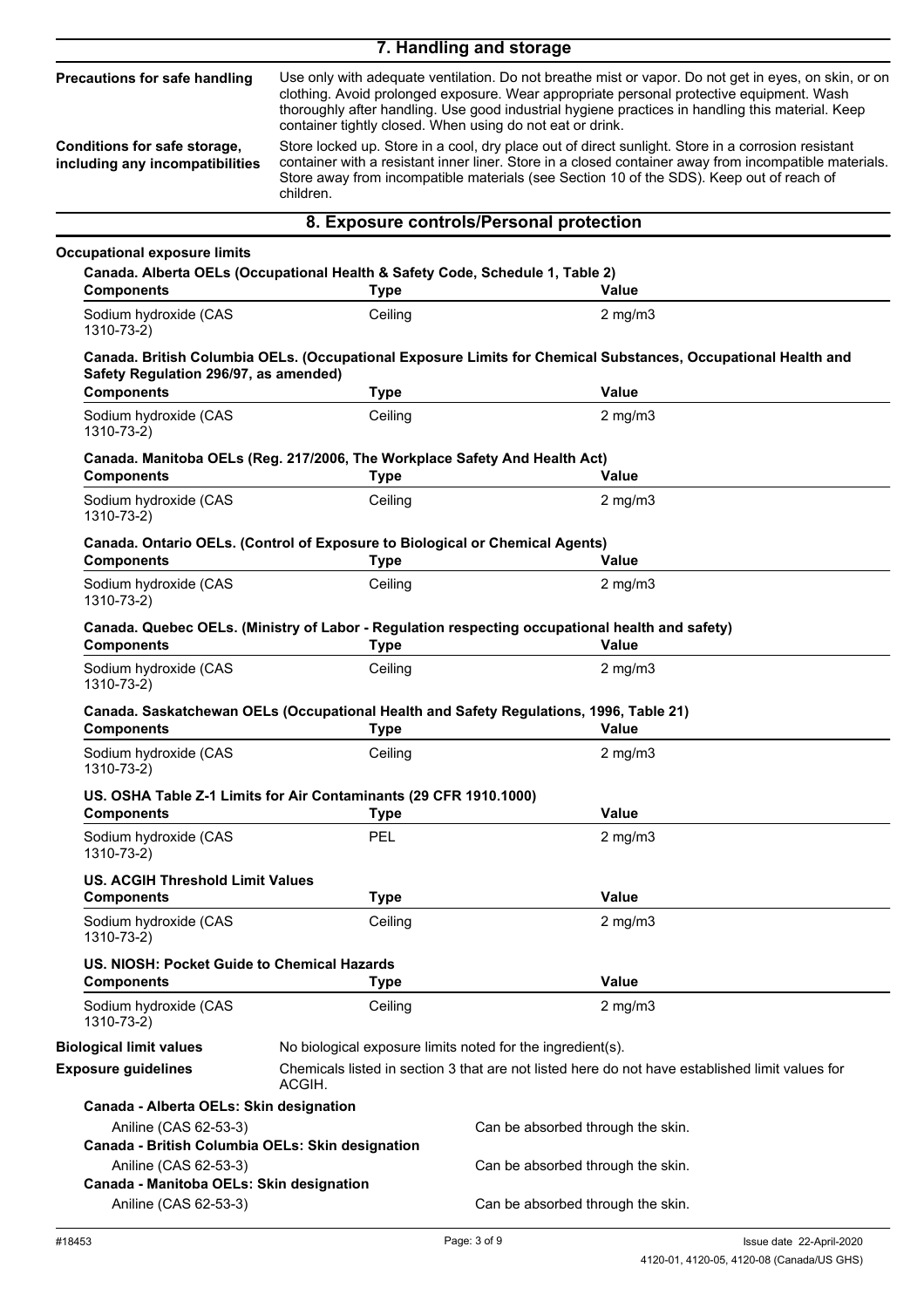| Canada - Ontario OELs: Skin designation           |                                                                                                                                                                                                                                                                                                                                                                                                        |  |
|---------------------------------------------------|--------------------------------------------------------------------------------------------------------------------------------------------------------------------------------------------------------------------------------------------------------------------------------------------------------------------------------------------------------------------------------------------------------|--|
| Aniline (CAS 62-53-3)                             | Can be absorbed through the skin.                                                                                                                                                                                                                                                                                                                                                                      |  |
| Canada - Quebec OELs: Skin designation            |                                                                                                                                                                                                                                                                                                                                                                                                        |  |
| Aniline (CAS 62-53-3)                             | Can be absorbed through the skin.                                                                                                                                                                                                                                                                                                                                                                      |  |
| Canada - Saskatchewan OELs: Skin designation      |                                                                                                                                                                                                                                                                                                                                                                                                        |  |
| Aniline (CAS 62-53-3)                             | Can be absorbed through the skin.                                                                                                                                                                                                                                                                                                                                                                      |  |
| US ACGIH Threshold Limit Values: Skin designation |                                                                                                                                                                                                                                                                                                                                                                                                        |  |
| Aniline (CAS 62-53-3)                             | Can be absorbed through the skin.                                                                                                                                                                                                                                                                                                                                                                      |  |
|                                                   | US. OSHA Table Z-1 Limits for Air Contaminants (29 CFR 1910.1000)                                                                                                                                                                                                                                                                                                                                      |  |
| Aniline (CAS 62-53-3)                             | Can be absorbed through the skin.                                                                                                                                                                                                                                                                                                                                                                      |  |
| Appropriate engineering<br>controls               | Good general ventilation (typically 10 air changes per hour) should be used. Ventilation rates<br>should be matched to conditions. If applicable, use process enclosures, local exhaust ventilation,<br>or other engineering controls to maintain airborne levels below recommended exposure limits. If<br>exposure limits have not been established, maintain airborne levels to an acceptable level. |  |
|                                                   | Individual protection measures, such as personal protective equipment                                                                                                                                                                                                                                                                                                                                  |  |
| <b>Eye/face protection</b>                        | Wear safety glasses with side shields (or goggles) and a face shield.                                                                                                                                                                                                                                                                                                                                  |  |
| <b>Skin protection</b>                            |                                                                                                                                                                                                                                                                                                                                                                                                        |  |
| <b>Hand protection</b>                            | Impervious gloves. Confirm with reputable supplier first.                                                                                                                                                                                                                                                                                                                                              |  |
| Other                                             | Wear appropriate chemical resistant clothing. As required by employer code.                                                                                                                                                                                                                                                                                                                            |  |
| <b>Respiratory protection</b>                     | Where exposure guideline levels may be exceeded, use an approved NIOSH respirator.<br>Respirator should be selected by and used under the direction of a trained health and safety<br>professional following requirements found in OSHA's respirator standard (29 CFR 1910.134),<br>CAN/CSA-Z94.4 and ANSI's standard for respiratory protection (Z88.2).                                              |  |
| <b>Thermal hazards</b>                            | Not applicable.                                                                                                                                                                                                                                                                                                                                                                                        |  |
| General hygiene<br>considerations                 | When using do not eat or drink.                                                                                                                                                                                                                                                                                                                                                                        |  |

| 9. Physical and chemical properties               |                                        |  |
|---------------------------------------------------|----------------------------------------|--|
| Appearance                                        | Liquid                                 |  |
| <b>Physical state</b>                             | Liquid.                                |  |
| Form                                              | Liquid                                 |  |
| Color                                             | <b>Brown</b>                           |  |
| Odor                                              | Bland.                                 |  |
| <b>Odor threshold</b>                             | Not available.                         |  |
| рH                                                | 12.7 (1% in water)<br>14 (Concentrate) |  |
| Melting point/freezing point                      | 32 °F (0 °C)                           |  |
| Initial boiling point and boiling<br>range        | 212 °F (100 °C)                        |  |
| Pour point                                        | Not available.                         |  |
| <b>Specific gravity</b>                           | Not available.                         |  |
| <b>Partition coefficient</b><br>(n-octanol/water) | Not available                          |  |
| <b>Flash point</b>                                | Tag Closed Cup None to boiling         |  |
| <b>Evaporation rate</b>                           | Equal to water                         |  |
| Flammability (solid, gas)                         | Not applicable.                        |  |
| Upper/lower flammability or explosive limits      |                                        |  |
| <b>Flammability limit - lower</b><br>(%)          | Not available                          |  |
| <b>Flammability limit - upper</b><br>(%)          | Not available                          |  |
| Explosive limit - lower (%)                       | Not available.                         |  |
| Explosive limit - upper (%)                       | Not available.                         |  |
| Vapor pressure                                    | Not available.                         |  |
| Vapor density                                     | Not available                          |  |
| Solubility(ies)                                   | Complete                               |  |
| <b>Auto-ignition temperature</b>                  | Not available                          |  |
| <b>Decomposition temperature</b>                  | Not available.                         |  |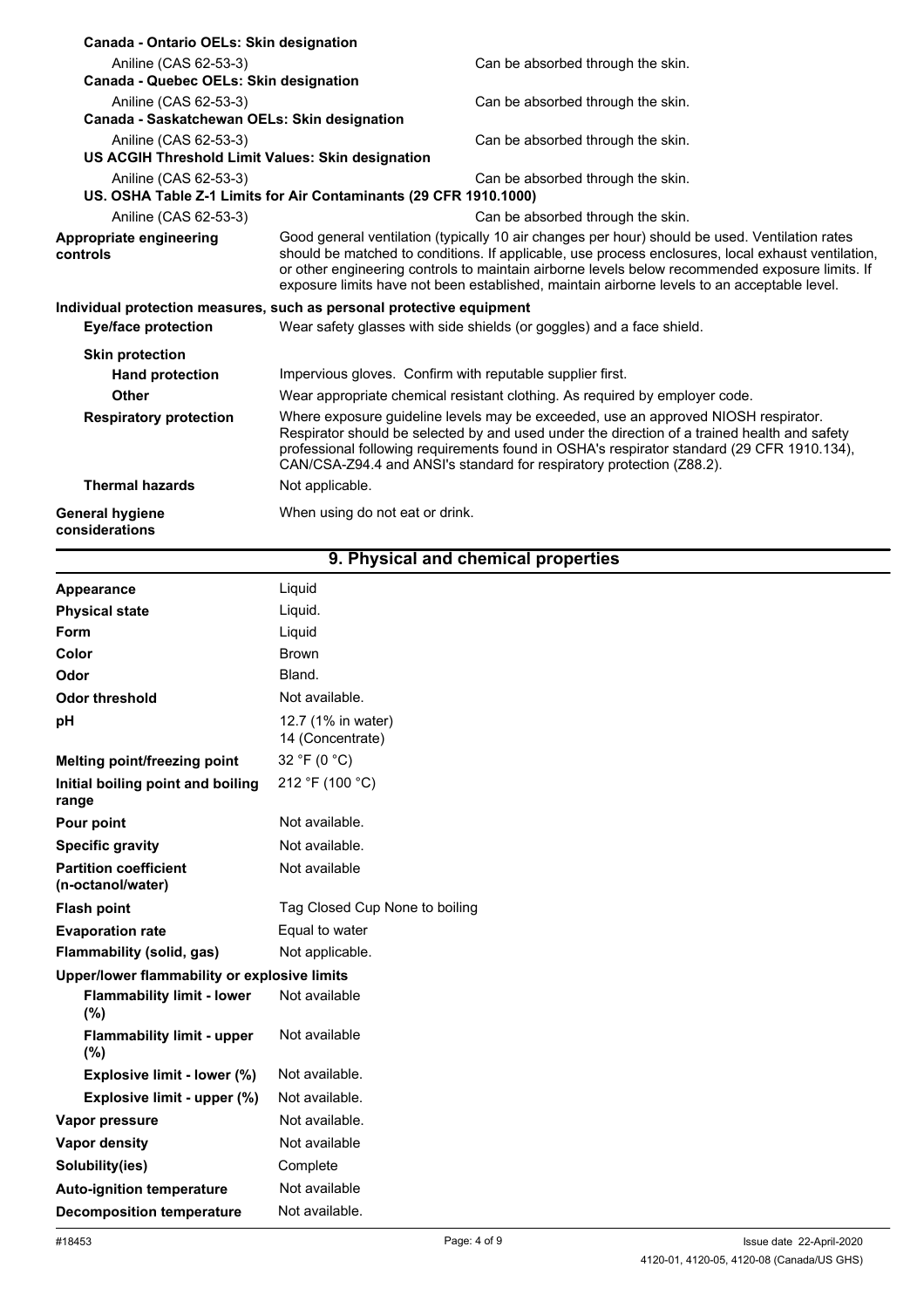| <b>Viscosity</b>                                                                   | $<$ 5 cP Water thin                                                                                                                                                                                                                                                                                                                    |  |  |
|------------------------------------------------------------------------------------|----------------------------------------------------------------------------------------------------------------------------------------------------------------------------------------------------------------------------------------------------------------------------------------------------------------------------------------|--|--|
| <b>Other information</b>                                                           |                                                                                                                                                                                                                                                                                                                                        |  |  |
| <b>Density</b>                                                                     | 10.36 lb/gal                                                                                                                                                                                                                                                                                                                           |  |  |
| <b>Explosive properties</b>                                                        | Not explosive.                                                                                                                                                                                                                                                                                                                         |  |  |
| <b>Oxidizing properties</b>                                                        | Not oxidizing.                                                                                                                                                                                                                                                                                                                         |  |  |
|                                                                                    | 10. Stability and reactivity                                                                                                                                                                                                                                                                                                           |  |  |
| <b>Reactivity</b>                                                                  | Reacts violently with acids. This product may react with strong oxidizing agents.                                                                                                                                                                                                                                                      |  |  |
|                                                                                    | Data suggest that Sodium hydroxide is corrosive to several metals (aluminum, zinc and<br>zinc-containing brasses and bronzes, types 1010, 1020, 1075 and 1095 carbon steel, copper, and<br>silicon copper); however, the data are insufficient to classify as Category 1 as per Health Canada<br>(Hazardous Product Assessment)(2020). |  |  |
| <b>Possibility of hazardous</b><br>reactions                                       | Hazardous polymerization does not occur.                                                                                                                                                                                                                                                                                               |  |  |
| <b>Chemical stability</b>                                                          | Stable under recommended storage conditions.                                                                                                                                                                                                                                                                                           |  |  |
| <b>Conditions to avoid</b>                                                         | Do not mix with other chemicals.                                                                                                                                                                                                                                                                                                       |  |  |
| Incompatible materials                                                             | Acids. Strong oxidizing agents. Metals.                                                                                                                                                                                                                                                                                                |  |  |
| <b>Hazardous decomposition</b><br>products                                         | May include and are not limited to: Oxides of carbon.                                                                                                                                                                                                                                                                                  |  |  |
|                                                                                    | 11. Toxicological information                                                                                                                                                                                                                                                                                                          |  |  |
| <b>Routes of exposure</b>                                                          | Eye, Skin contact, Inhalation, Ingestion.                                                                                                                                                                                                                                                                                              |  |  |
| Information on likely routes of exposure                                           |                                                                                                                                                                                                                                                                                                                                        |  |  |
| Ingestion                                                                          | Causes digestive tract burns. May cause stomach distress, nausea or vomiting.                                                                                                                                                                                                                                                          |  |  |
| <b>Inhalation</b>                                                                  | May cause irritation to the respiratory system. Prolonged inhalation may be harmful.                                                                                                                                                                                                                                                   |  |  |
| <b>Skin contact</b>                                                                | Causes severe skin burns.                                                                                                                                                                                                                                                                                                              |  |  |
| Eye contact                                                                        | Causes serious eye damage.                                                                                                                                                                                                                                                                                                             |  |  |
| Symptoms related to the<br>physical, chemical and<br>toxicological characteristics | Burning pain and severe corrosive skin damage. Causes serious eye damage. Symptoms may<br>include stinging, tearing, redness, swelling, and blurred vision. Permanent eye damage including<br>blindness could result.                                                                                                                  |  |  |
| Information on toxicological effects                                               |                                                                                                                                                                                                                                                                                                                                        |  |  |
| <b>Acute toxicity</b>                                                              |                                                                                                                                                                                                                                                                                                                                        |  |  |
| <b>Components</b>                                                                  | <b>Test Results</b><br><b>Species</b>                                                                                                                                                                                                                                                                                                  |  |  |
| Sodium hydroxide (CAS 1310-73-2)<br><b>Acute</b><br>Dermal                         |                                                                                                                                                                                                                                                                                                                                        |  |  |
| LD50                                                                               | Not available                                                                                                                                                                                                                                                                                                                          |  |  |
| Inhalation<br>LC50                                                                 | Not available                                                                                                                                                                                                                                                                                                                          |  |  |
| Oral                                                                               |                                                                                                                                                                                                                                                                                                                                        |  |  |
| LD50                                                                               | Not available                                                                                                                                                                                                                                                                                                                          |  |  |
| <b>Skin corrosion/irritation</b>                                                   | Causes severe skin burns and eye damage.                                                                                                                                                                                                                                                                                               |  |  |
| <b>Exposure minutes</b>                                                            | Not available.                                                                                                                                                                                                                                                                                                                         |  |  |
| <b>Erythema value</b>                                                              | Not available.                                                                                                                                                                                                                                                                                                                         |  |  |
| Oedema value                                                                       | Not available.                                                                                                                                                                                                                                                                                                                         |  |  |
| Serious eye damage/eye                                                             | Causes serious eye damage.                                                                                                                                                                                                                                                                                                             |  |  |
| irritation                                                                         |                                                                                                                                                                                                                                                                                                                                        |  |  |
| <b>Corneal opacity value</b>                                                       | Not available.                                                                                                                                                                                                                                                                                                                         |  |  |
| Iris lesion value                                                                  | Not available.                                                                                                                                                                                                                                                                                                                         |  |  |
| <b>Conjunctival reddening</b><br>value                                             | Not available.                                                                                                                                                                                                                                                                                                                         |  |  |
| Conjunctival oedema value                                                          | Not available.                                                                                                                                                                                                                                                                                                                         |  |  |
| <b>Recover days</b>                                                                | Not available.                                                                                                                                                                                                                                                                                                                         |  |  |
| Respiratory or skin sensitization                                                  |                                                                                                                                                                                                                                                                                                                                        |  |  |
| <b>Canada - Alberta OELs: Irritant</b><br>Sodium hydroxide (CAS 1310-73-2)         | Irritant                                                                                                                                                                                                                                                                                                                               |  |  |
|                                                                                    |                                                                                                                                                                                                                                                                                                                                        |  |  |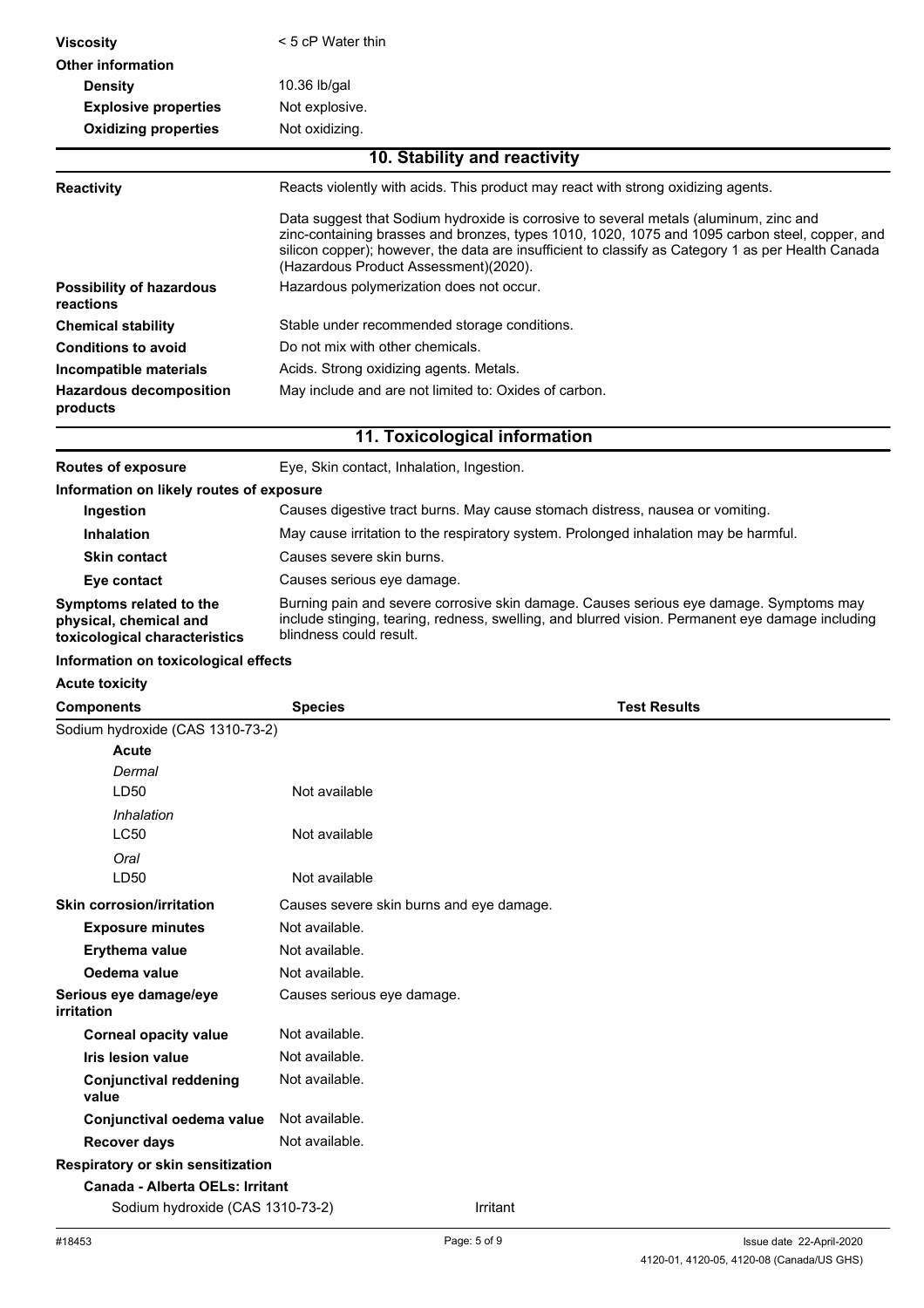| <b>Respiratory sensitization</b><br><b>Skin sensitization</b>        | Not a respiratory sensitizer.<br>This product is not expected to cause skin sensitization. |                                                            |                                                                                                                                                                                                     |
|----------------------------------------------------------------------|--------------------------------------------------------------------------------------------|------------------------------------------------------------|-----------------------------------------------------------------------------------------------------------------------------------------------------------------------------------------------------|
|                                                                      | Non-hazardous by WHMIS/OSHA criteria.                                                      |                                                            |                                                                                                                                                                                                     |
| <b>Mutagenicity</b>                                                  | Non-hazardous by WHMIS/OSHA criteria.                                                      |                                                            |                                                                                                                                                                                                     |
| Carcinogenicity                                                      |                                                                                            |                                                            |                                                                                                                                                                                                     |
| <b>ACGIH Carcinogens</b>                                             |                                                                                            |                                                            |                                                                                                                                                                                                     |
| Aniline (CAS 62-53-3)                                                |                                                                                            | humans.                                                    | A3 Confirmed animal carcinogen with unknown relevance to                                                                                                                                            |
|                                                                      | California Proposition 65 - CRT: Listed date/Carcinogenic substance                        |                                                            |                                                                                                                                                                                                     |
| Aniline (CAS 62-53-3)                                                |                                                                                            |                                                            |                                                                                                                                                                                                     |
| Canada - Manitoba OELs: carcinogenicity                              |                                                                                            |                                                            |                                                                                                                                                                                                     |
| Aniline (CAS 62-53-3)                                                | IARC Monographs. Overall Evaluation of Carcinogenicity                                     |                                                            | Confirmed animal carcinogen with unknown relevance to humans.                                                                                                                                       |
| Aniline (CAS 62-53-3)                                                |                                                                                            |                                                            | Volume 27, Supplement 7 - 3 Not classifiable as to carcinogenicity                                                                                                                                  |
|                                                                      |                                                                                            | to humans.                                                 |                                                                                                                                                                                                     |
|                                                                      | OSHA Specifically Regulated Substances (29 CFR 1910.1001-1052)                             |                                                            |                                                                                                                                                                                                     |
| Not listed.                                                          |                                                                                            |                                                            |                                                                                                                                                                                                     |
| <b>Reproductive toxicity</b>                                         | This product is not expected to cause reproductive or developmental effects.               |                                                            |                                                                                                                                                                                                     |
| <b>Teratogenicity</b>                                                | Non-hazardous by WHMIS/OSHA criteria.                                                      |                                                            |                                                                                                                                                                                                     |
| Specific target organ toxicity -<br>single exposure                  | Not classified.                                                                            |                                                            |                                                                                                                                                                                                     |
| Specific target organ toxicity -<br>repeated exposure                | Not classified.                                                                            |                                                            |                                                                                                                                                                                                     |
| <b>Aspiration hazard</b>                                             | Not an aspiration hazard.                                                                  |                                                            |                                                                                                                                                                                                     |
| <b>Chronic effects</b>                                               | Prolonged inhalation may be harmful.                                                       |                                                            |                                                                                                                                                                                                     |
|                                                                      |                                                                                            | 12. Ecological information                                 |                                                                                                                                                                                                     |
| <b>Ecotoxicity</b>                                                   | below                                                                                      |                                                            | Components of this product have been identified as having potential environmental concerns. See                                                                                                     |
| <b>Ecotoxicological data</b><br><b>Components</b>                    | <b>Species</b>                                                                             |                                                            | <b>Test Results</b>                                                                                                                                                                                 |
| Sodium hydroxide (CAS 1310-73-2)                                     |                                                                                            |                                                            |                                                                                                                                                                                                     |
| <b>Aquatic</b>                                                       |                                                                                            |                                                            |                                                                                                                                                                                                     |
| Crustacea                                                            | <b>EC50</b>                                                                                | Water flea (Ceriodaphnia dubia)                            | 34.59 - 47.13 mg/L, 48 hours                                                                                                                                                                        |
| Fish                                                                 | LC50                                                                                       | Western mosquitofish (Gambusia affinis) 125 mg/L, 96 hours |                                                                                                                                                                                                     |
| <b>Persistence and degradability</b>                                 | No data is available on the degradability of this product.                                 |                                                            |                                                                                                                                                                                                     |
| <b>Bioaccumulative potential</b>                                     | No data available.                                                                         |                                                            |                                                                                                                                                                                                     |
| <b>Mobility in soil</b>                                              | No data available.                                                                         |                                                            |                                                                                                                                                                                                     |
| <b>Mobility in general</b>                                           | Not available.                                                                             |                                                            |                                                                                                                                                                                                     |
| Other adverse effects                                                |                                                                                            |                                                            | No other adverse environmental effects (e.g. ozone depletion, photochemical ozone creation                                                                                                          |
|                                                                      |                                                                                            |                                                            | potential, endocrine disruption, global warming potential) are expected from this component.                                                                                                        |
| 13. Disposal considerations                                          |                                                                                            |                                                            |                                                                                                                                                                                                     |
| <b>Disposal instructions</b>                                         | contents/container in accordance with local/regional/national/international regulations.   |                                                            | Collect and reclaim or dispose in sealed containers at licensed waste disposal site. Dispose of                                                                                                     |
| <b>Local disposal regulations</b>                                    | Dispose in accordance with all applicable regulations.                                     |                                                            |                                                                                                                                                                                                     |
| Hazardous waste code                                                 | D002: Waste Corrosive material [pH <= 2 or = > 12.5, or corrosive to steel]                |                                                            |                                                                                                                                                                                                     |
|                                                                      | disposal company.                                                                          |                                                            | The waste code should be assigned in discussion between the user, the producer and the waste                                                                                                        |
| Waste from residues / unused<br>products                             | Disposal instructions).                                                                    |                                                            | Dispose of in accordance with local regulations. Empty containers or liners may retain some<br>product residues. This material and its container must be disposed of in a safe manner (see:         |
| <b>Contaminated packaging</b>                                        | disposal.                                                                                  |                                                            | Since emptied containers may retain product residue, follow label warnings even after container is<br>emptied. Empty containers should be taken to an approved waste handling site for recycling or |
|                                                                      |                                                                                            | <b>14. Transport information</b>                           |                                                                                                                                                                                                     |
|                                                                      |                                                                                            |                                                            |                                                                                                                                                                                                     |
| <b>Transport of Dangerous Goods</b><br>(TDG) Proof of Classification | product will appear below.                                                                 |                                                            | Classification Method: Classified as per Part 2, Sections 2.1 - 2.8 of the Transportation of<br>Dangerous Goods Regulations. If applicable, the technical name and the classification of the        |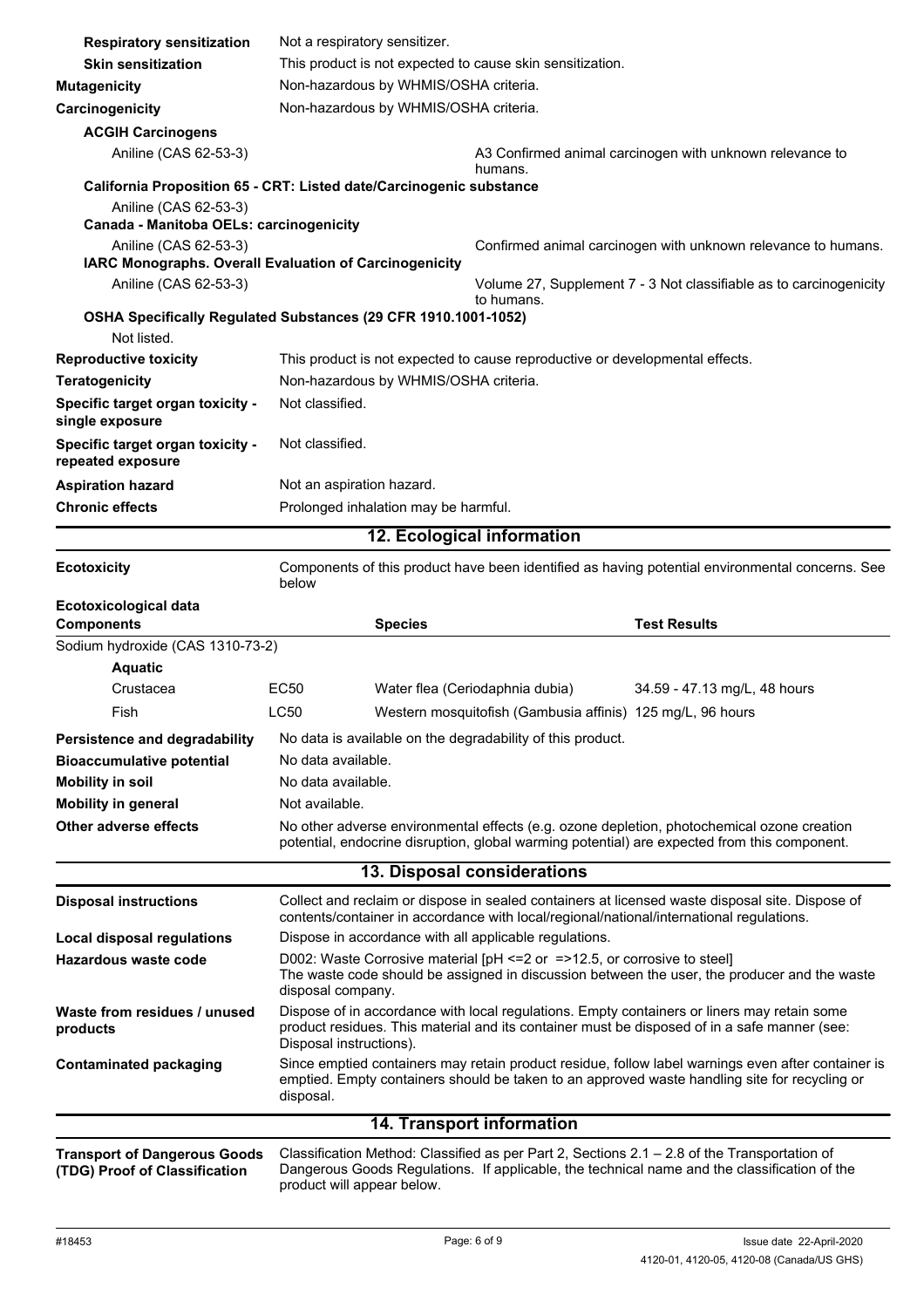| U.S. Department of Transportation (DOT)                 |                                            |
|---------------------------------------------------------|--------------------------------------------|
| <b>Basic shipping requirements:</b>                     |                                            |
| <b>UN number</b>                                        | <b>UN3266</b>                              |
| Proper shipping name                                    | Corrosive liquid, basic, inorganic, n.o.s. |
| <b>Technical name</b>                                   | SODIUM HYDROXIDE                           |
| <b>Hazard class</b>                                     | 8                                          |
| Packing group                                           | Ш                                          |
| <b>Special provisions</b>                               | 386, B2, IB2, T11, TP2, TP27               |
| Packaging non bulk                                      | 202                                        |
| Packaging bulk                                          | 242                                        |
| <b>Transportation of Dangerous Goods (TDG - Canada)</b> |                                            |
| <b>Basic shipping requirements:</b>                     |                                            |
| <b>UN number</b>                                        | UN3266                                     |
| Proper shipping name                                    | CORROSIVE LIQUID, BASIC, INORGANIC, N.O.S. |
| <b>Technical name</b>                                   | SODIUM HYDROXIDE                           |
| <b>Hazard class</b>                                     | 8                                          |
| Packing group                                           | Ш                                          |
| <b>Special provisions</b>                               | 16                                         |
| IATA/ICAO (Air)                                         |                                            |
| <b>Basic shipping requirements:</b>                     |                                            |
| <b>UN number</b>                                        | <b>UN3266</b>                              |
| Proper shipping name                                    | Corrosive liquid, basic, inorganic, n.o.s. |
| <b>Technical name</b>                                   | Sodium hydroxide                           |
| <b>Hazard class</b>                                     | 8                                          |
| Packing group                                           | $\mathbf{I}$                               |
| <b>IMDG (Marine Transport)</b>                          |                                            |
| <b>Basic shipping requirements:</b>                     |                                            |
| <b>UN number</b>                                        | <b>UN3266</b>                              |
| Proper shipping name                                    | CORROSIVE LIQUID, BASIC, INORGANIC, N.O.S. |
| <b>Technical name</b>                                   | Sodium hydroxide                           |
| <b>Hazard class</b>                                     | 8                                          |
| Packing group                                           | $\mathsf{II}$                              |
| <b>DOT</b>                                              |                                            |
|                                                         |                                            |

# **CORROSIVE** 8

**U.S. Department of Transportation (DOT)**

**IATA; IMDG; TDG**



## **15. Regulatory information**

**Canadian federal regulations**

This product has been classified in accordance with the hazard criteria of the HPR and the SDS contains all the information required by the HPR.

**Export Control List (CEPA 1999, Schedule 3)** Not listed. **Greenhouse Gases** Not listed. **Precursor Control Regulations** Not regulated. **WHMIS 2015 Exemptions** Not applicable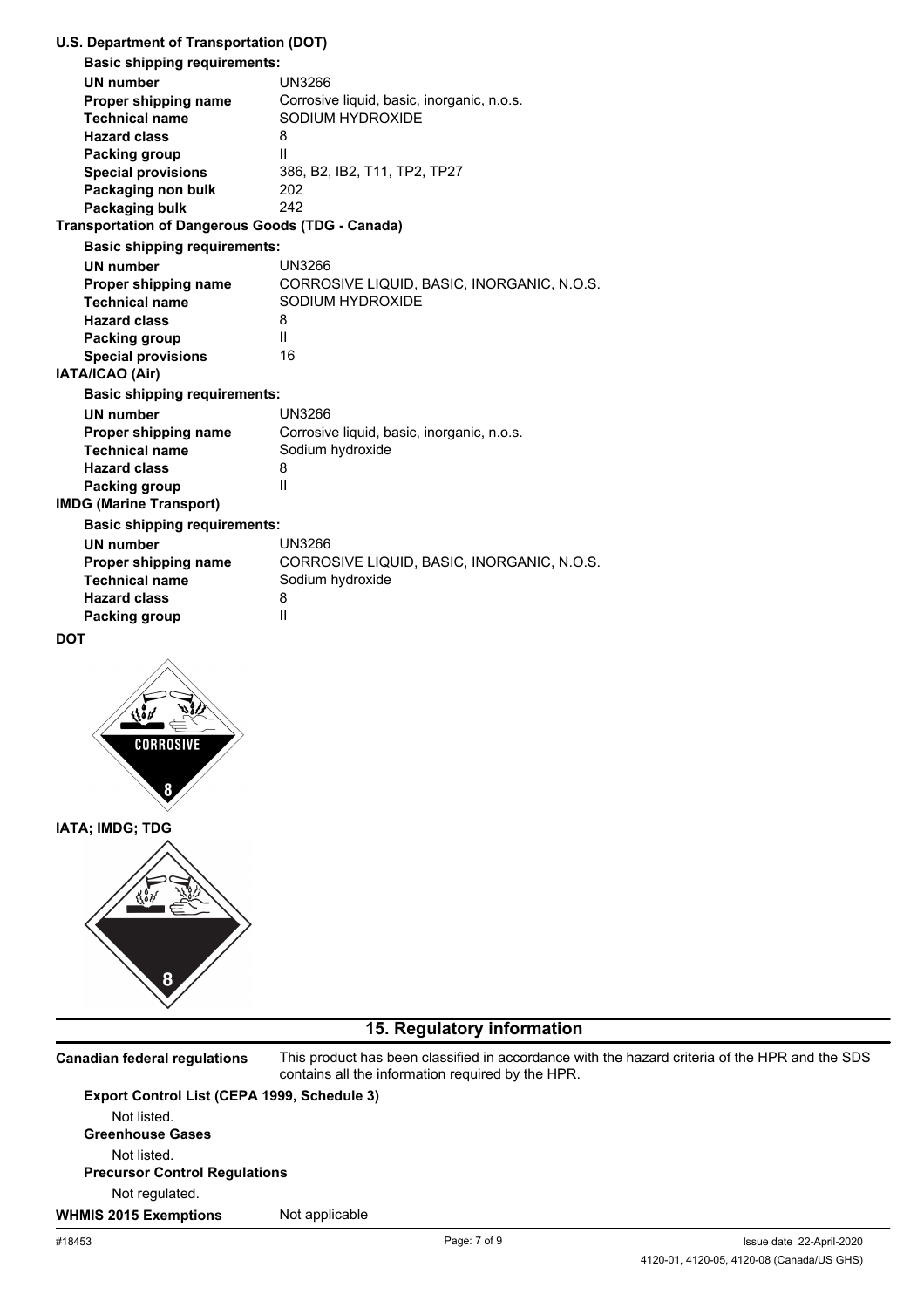| <b>US federal regulations</b>                                                               | Standard, 29 CFR 1910.1200.                                          | This product is a "Hazardous Chemical" as defined by the OSHA Hazard Communication                                      |
|---------------------------------------------------------------------------------------------|----------------------------------------------------------------------|-------------------------------------------------------------------------------------------------------------------------|
| TSCA Section 12(b) Export Notification (40 CFR 707, Subpt. D)                               |                                                                      |                                                                                                                         |
| Not regulated.<br><b>CERCLA Hazardous Substance List (40 CFR 302.4)</b>                     |                                                                      |                                                                                                                         |
| Aniline (CAS 62-53-3)                                                                       |                                                                      | Listed.                                                                                                                 |
| Sodium hydroxide (CAS 1310-73-2)                                                            |                                                                      | Listed.                                                                                                                 |
| <b>SARA 304 Emergency release notification</b>                                              |                                                                      |                                                                                                                         |
| Aniline (CAS 62-53-3)                                                                       |                                                                      | 5000 LBS                                                                                                                |
| OSHA Specifically Regulated Substances (29 CFR 1910.1001-1052)<br>Not listed.               |                                                                      |                                                                                                                         |
| Superfund Amendments and Reauthorization Act of 1986 (SARA)                                 |                                                                      |                                                                                                                         |
| <b>SARA 302 Extremely</b><br>hazardous substance                                            | No                                                                   |                                                                                                                         |
| SARA 311/312 Hazardous<br>chemical                                                          | Yes                                                                  |                                                                                                                         |
| <b>Classified hazard</b><br>categories                                                      | Skin corrosion or irritation<br>Serious eye damage or eye irritation |                                                                                                                         |
| SARA 313 (TRI reporting)<br>Not regulated.                                                  |                                                                      |                                                                                                                         |
| <b>Other federal regulations</b>                                                            |                                                                      |                                                                                                                         |
| Clean Air Act (CAA) Section 112 Hazardous Air Pollutants (HAPs) List                        |                                                                      |                                                                                                                         |
| Aniline (CAS 62-53-3)                                                                       |                                                                      | Clean Air Act (CAA) Section 112(r) Accidental Release Prevention (40 CFR 68.130)                                        |
| Not regulated.                                                                              |                                                                      |                                                                                                                         |
| US state regulations                                                                        |                                                                      |                                                                                                                         |
| US - California Hazardous Substances (Director's): Listed substance                         |                                                                      |                                                                                                                         |
| Aniline (CAS 62-53-3)                                                                       |                                                                      | Listed.                                                                                                                 |
| Sodium hydroxide (CAS 1310-73-2)                                                            |                                                                      | Listed.                                                                                                                 |
| US - Illinois Chemical Safety Act: Listed substance                                         |                                                                      |                                                                                                                         |
| Aniline (CAS 62-53-3)<br>Sodium hydroxide (CAS 1310-73-2)                                   |                                                                      |                                                                                                                         |
| US - Louisiana Spill Reporting: Listed substance                                            |                                                                      |                                                                                                                         |
| Aniline (CAS 62-53-3)                                                                       |                                                                      | Listed.                                                                                                                 |
| Sodium hydroxide (CAS 1310-73-2)                                                            |                                                                      | Listed.                                                                                                                 |
| US - Minnesota Haz Subs: Listed substance                                                   |                                                                      |                                                                                                                         |
| Aniline (CAS 62-53-3)                                                                       |                                                                      | Listed.                                                                                                                 |
| Sodium hydroxide (CAS 1310-73-2)                                                            |                                                                      | Listed.                                                                                                                 |
| US - North Carolina Toxic Air Pollutants: Listed substance                                  |                                                                      |                                                                                                                         |
| Aniline (CAS 62-53-3)                                                                       |                                                                      |                                                                                                                         |
| US - Texas Effects Screening Levels: Listed substance                                       |                                                                      |                                                                                                                         |
| Aniline (CAS 62-53-3)<br>Sodium hydroxide (CAS 1310-73-2)                                   |                                                                      | Listed.<br>Listed.                                                                                                      |
| US - Washington Chemical of High Concern to Children: Listed substance                      |                                                                      |                                                                                                                         |
| Aniline (CAS 62-53-3)                                                                       |                                                                      |                                                                                                                         |
| US. Massachusetts RTK - Substance List                                                      |                                                                      |                                                                                                                         |
| Aniline (CAS 62-53-3)                                                                       |                                                                      |                                                                                                                         |
| Sodium hydroxide (CAS 1310-73-2)                                                            |                                                                      |                                                                                                                         |
| US. New Jersey Worker and Community Right-to-Know Act                                       |                                                                      |                                                                                                                         |
| Aniline (CAS 62-53-3)                                                                       |                                                                      |                                                                                                                         |
| Sodium hydroxide (CAS 1310-73-2)<br>US. Pennsylvania Worker and Community Right-to-Know Law |                                                                      |                                                                                                                         |
| Aniline (CAS 62-53-3)                                                                       |                                                                      |                                                                                                                         |
| Sodium hydroxide (CAS 1310-73-2)<br><b>US. Rhode Island RTK</b>                             |                                                                      |                                                                                                                         |
| Aniline (CAS 62-53-3)<br>Sodium hydroxide (CAS 1310-73-2)                                   |                                                                      |                                                                                                                         |
| US. California Proposition 65                                                               |                                                                      | WARNING: This product can expose you to chemicals including Aniline, which is known to the State of California to cause |
|                                                                                             |                                                                      |                                                                                                                         |